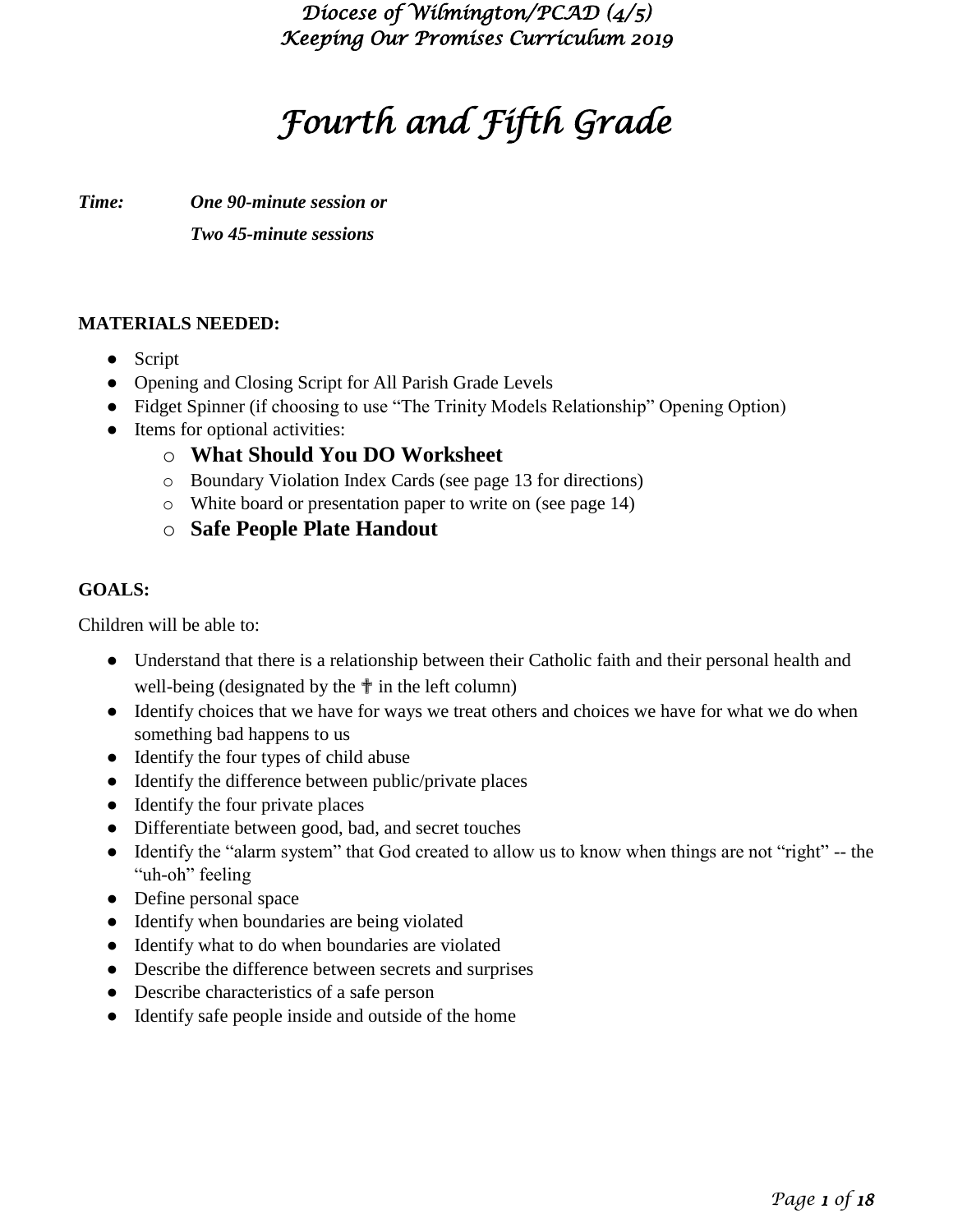# *Fourth and Fifth Grade Scripts*

| <i><b>Objectives</b></i> | Notes     | Script                                                                                                                                                                                                                                                                                                                           |
|--------------------------|-----------|----------------------------------------------------------------------------------------------------------------------------------------------------------------------------------------------------------------------------------------------------------------------------------------------------------------------------------|
|                          |           | Let's take a deeper look at relationships. Relationships can be very<br>good. Can you give an instance where you have had a positive<br>relationship with someone or a group of people? [Examples:<br>family, your best friend, friends at school or camp]                                                                       |
|                          | $\dagger$ | God created us to love, and God created relationships to be fruitful<br>and good. But, God also created us with the freedom to make our<br>own choices, and sometimes we mess up.                                                                                                                                                |
|                          |           | Has there been a time when you made a bad choice and said<br>something mean to someone in your family? When you have hurt<br>someone in a relationship, you apologize and make amends with<br>one another.                                                                                                                       |
|                          |           | Sometimes, someone that you are in relationship with does<br>something to hurt you, and we are here today to talk about when<br>things go wrong in a relationship. Not like when you or someone<br>else said or did something mean to a friend or family member and<br>asked for forgiveness, but when someone really hurts you. |
|                          |           | God never wants us to be hurt, and we are going to talk a little bit<br>more about this. It is important that you are aware that sometimes<br>grown-ups hurt children and you need to know that there is<br>something you can do if you - or someone you know - encounters<br>this.                                              |
|                          |           | What are some ways people hurt other people? [Take answers; be<br>sure to include the following:<br>They say mean things<br>They spread rumors<br>They take things that do not belong to them<br>$\bullet$                                                                                                                       |
|                          |           | They are disrespectful<br>They hurt your body]                                                                                                                                                                                                                                                                                   |
|                          |           | As you said, sometimes people hurt other people by doing harmful<br>things to their bodies.                                                                                                                                                                                                                                      |
|                          | ╋         | It is important for us to know and remember that our bodies are<br>temples of the Holy Spirit. What does that mean? It means that<br>because God lives in us, our bodies are sacred; they are holy<br>places.                                                                                                                    |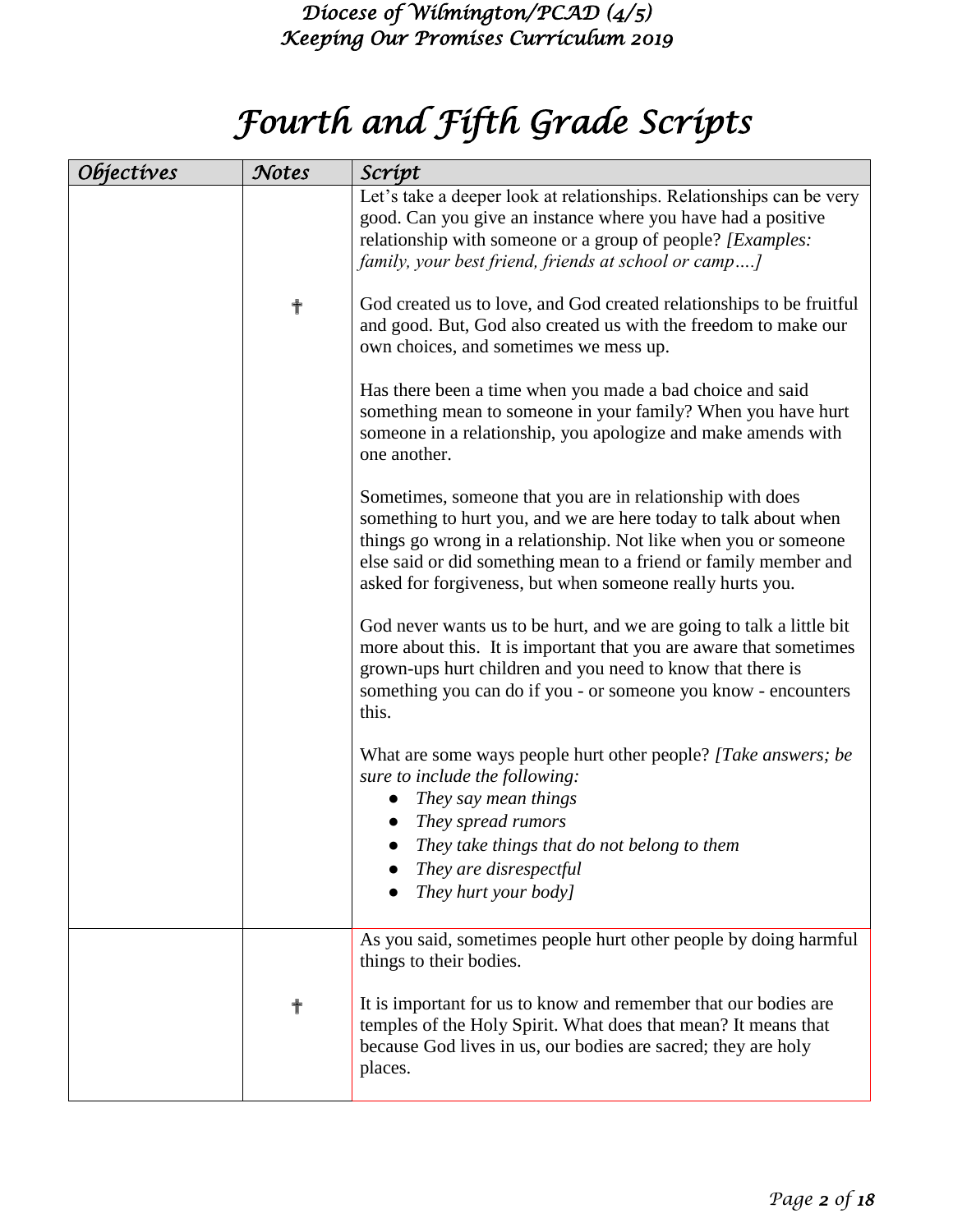| <i><b>Objectives</b></i>                         | Notes | Scrípt                                                                                                                                                                                                                                                                                                                                                                                                                                                                                                                                                                                                                                                                                                                                                            |
|--------------------------------------------------|-------|-------------------------------------------------------------------------------------------------------------------------------------------------------------------------------------------------------------------------------------------------------------------------------------------------------------------------------------------------------------------------------------------------------------------------------------------------------------------------------------------------------------------------------------------------------------------------------------------------------------------------------------------------------------------------------------------------------------------------------------------------------------------|
|                                                  |       | What other holy place do we know? (Church!) We must take care<br>of our bodies as if they are churches! We must respect our bodies,<br>just like we must respect others' bodies, and we must take the very<br>best care of them.                                                                                                                                                                                                                                                                                                                                                                                                                                                                                                                                  |
|                                                  |       | That is why we are taking the time today to talk about important<br>information we all need to know so that we can understand how to<br>take care of our bodies and how to respect someone else's body.                                                                                                                                                                                                                                                                                                                                                                                                                                                                                                                                                           |
| <b>Identify the four</b><br>types of child abuse |       | When a child's body is not being taken care of, this might be<br>considered child abuse. Child abuse is when other people hurt<br>children and their bodies on purpose.                                                                                                                                                                                                                                                                                                                                                                                                                                                                                                                                                                                           |
|                                                  |       | Has anyone ever talked about child abuse before?<br>Does anyone know how many types there are?<br>(Four, right!)                                                                                                                                                                                                                                                                                                                                                                                                                                                                                                                                                                                                                                                  |
|                                                  |       | Can anyone name one? [Take answers until you have all four:<br><b>Physical Abuse</b><br>$\bullet$<br>Sexual Abuse<br>Emotional, Verbal or Mental Abuse (all mean the same)<br>Neglect]                                                                                                                                                                                                                                                                                                                                                                                                                                                                                                                                                                            |
|                                                  |       | Let's start with <b>EMOTIONAL ABUSE</b> .<br>When your caregivers say mean, hurtful things over and<br>over again.<br>o For example: "You are so stupid; I wish you were<br>never born; I hate you; I cannot stand you."<br>Emotional abuse is not when a grown-up says things that<br>you do not like.<br>For example: "Go clean your room; set the table;<br>you cannot play a video game; you cannot watch<br>YouTube; you cannot wear that outfit today."<br>Emotional abuse hurts you on the inside. What your<br>caregivers say affect how you think about yourself. If your<br>grown-up tells you that you are stupid all of the time, you<br>may start to think that about yourself. It may not show on<br>the outside, but it still hurts on the inside. |
|                                                  |       | Does anyone have any questions about emotional abuse - what it<br>is, what it is not?                                                                                                                                                                                                                                                                                                                                                                                                                                                                                                                                                                                                                                                                             |
|                                                  |       | Next, we're going to talk about Physical Abuse.                                                                                                                                                                                                                                                                                                                                                                                                                                                                                                                                                                                                                                                                                                                   |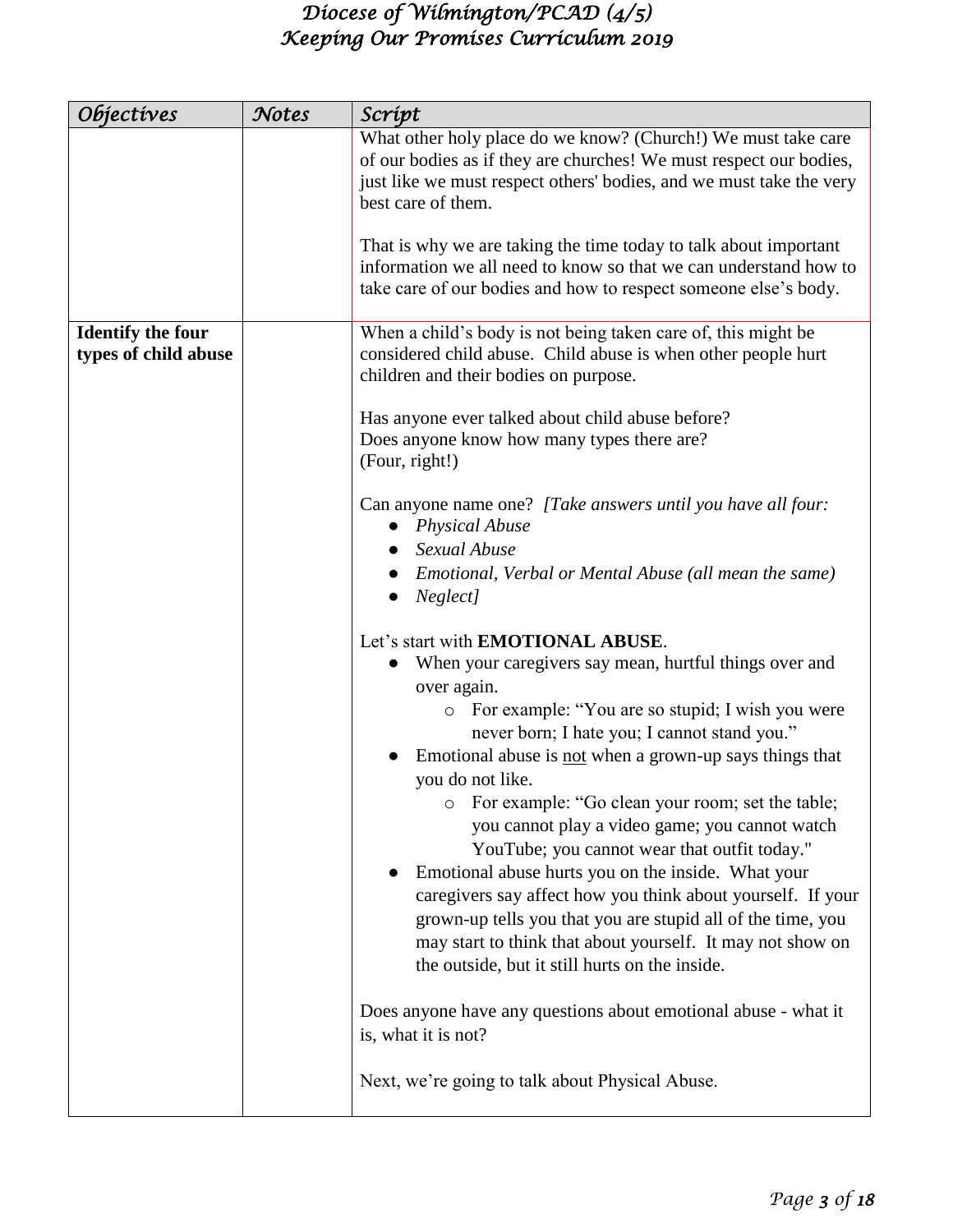| <i><b>Objectives</b></i> | Notes | Scrípt                                                               |
|--------------------------|-------|----------------------------------------------------------------------|
|                          |       | <b>PHYSICAL ABUSE is:</b>                                            |
|                          |       | When somebody physically injures you <b>on purpose</b> , not by      |
|                          |       | accident, which causes bruises or broken bones, or black             |
|                          |       | eyes.                                                                |
|                          |       | So, it has to be intentional, and it has to cause injury to          |
|                          |       | your body.                                                           |
|                          |       |                                                                      |
|                          |       | There is a difference between abuse and punishment. When you         |
|                          |       | make a bad choice or do something wrong, you probably will           |
|                          |       | suffer a consequence. For example, you may have your phone or        |
|                          |       | video games taken away - this is a punishment, not abuse.            |
|                          |       |                                                                      |
|                          |       | Does anyone remember what your conscience is? Yes, it is another     |
|                          |       | gift from God. It is that voice inside of ourselves that helps us to |
|                          | ╋     | figure out the right thing to do.                                    |
|                          |       |                                                                      |
|                          |       | Do we always follow our conscience? No - we are all able to make     |
|                          |       | good and bad choices, even when we know what the good choice         |
|                          |       | should be.                                                           |
|                          |       |                                                                      |
|                          |       | What do we call it when we make a poor choice, even when we          |
|                          |       | know what the right choice is? Sin!                                  |
|                          |       |                                                                      |
|                          |       | We all commit sins, and we know that our Church provides a way       |
|                          |       | to seek forgiveness for them. Do you remember what it is called?     |
|                          |       | The Sacrament of Reconciliation! This is where we can seek and       |
|                          |       | receive God's complete forgiveness for when we make bad              |
|                          |       | choices.                                                             |
|                          |       |                                                                      |
|                          |       | But that is not what we are talking about here when we say           |
|                          |       | "abuse" - "abuse" is never OK, even when we make bad choices.        |
|                          |       |                                                                      |
|                          |       | Physical Abuse is when someone hurts your body on purpose,           |
|                          |       | leaving a bruise or a black eye, or causing a broken bone.           |
|                          |       |                                                                      |
|                          |       | Let's look at some examples:                                         |
|                          |       | You are jumping on your bed and your parents tell you to stop.       |
|                          |       | When they leave the room, you begin jumping on the bed again,        |
|                          |       | and the lamp falls off the table. Your mom comes back into your      |
|                          |       | room and beats you with a belt. There are bruises on your legs.      |
|                          |       |                                                                      |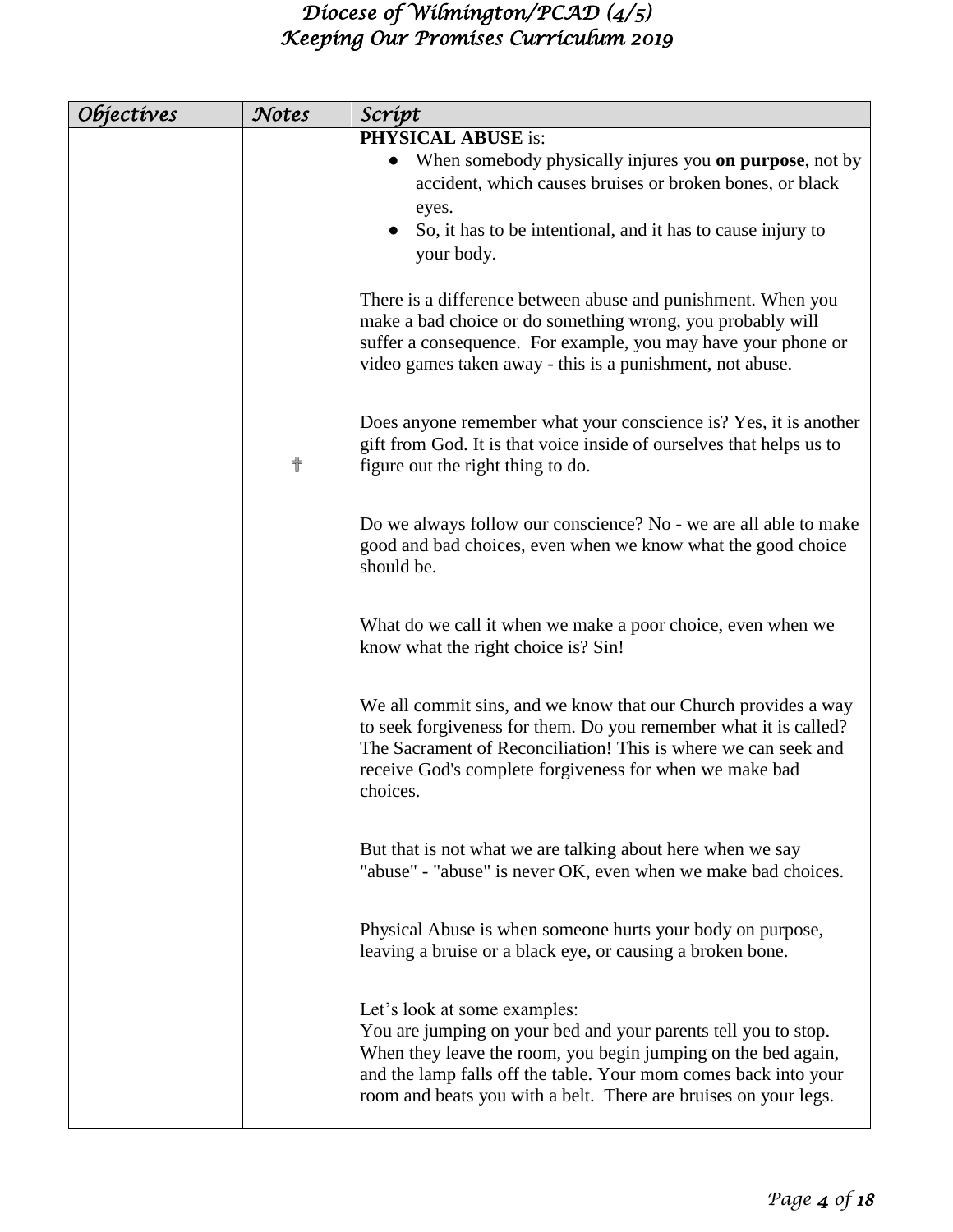| <i><b>Objectives</b></i> | Notes | Scrípt                                                                                                                                                                                                   |
|--------------------------|-------|----------------------------------------------------------------------------------------------------------------------------------------------------------------------------------------------------------|
|                          |       | Is this Physical Abuse?<br>Yes, because you were hit with a belt, and there are bruises on<br>your legs.                                                                                                 |
|                          |       | Tyrone is having a bad day. When he gets home his dad yells at<br>him for being late. Tyrone yells<br>back, and his dad sends him to his room and takes away his video<br>games for two days.            |
|                          |       | Is this Physical Abuse?<br>No, Tyrone is not being hurt, and there are no bruises or broken<br>bones. This is a punishment.                                                                              |
|                          |       | Sam hit his brother, so his mom hit him with her hand. There<br>were no marks or bruises on Sam.                                                                                                         |
|                          |       | Is this Physical Abuse?<br>No, because there were no bruises.                                                                                                                                            |
|                          |       | Are there any questions about the difference between abuse and<br>punishment?                                                                                                                            |
|                          |       | So, now we will talk about NEGLECT.<br>Neglect is:<br>• When your caregivers do not give you the basic things you<br>need to be healthy or safe, such as food, clothing, or<br>shelter.                  |
|                          |       | It is also when a parent or caregiver does not feed a child<br>on purpose. They hide or lock up the food.                                                                                                |
|                          |       | Neglect is not:<br>When you do not get a pair of shoes or expensive jeans that<br>you want.<br>Or, when you do not get a snack or dessert every day, do<br>not get to go out to dinner when you want to. |
|                          |       | These can be consequences for a bad choice or because of<br>financial choices your parents must make. They are not, however,<br>examples of neglect.                                                     |
|                          |       | In other words, neglect is not when you do not get what you want.<br>It is when you do not get what you need.                                                                                            |
|                          |       | Are there any questions about Neglect?                                                                                                                                                                   |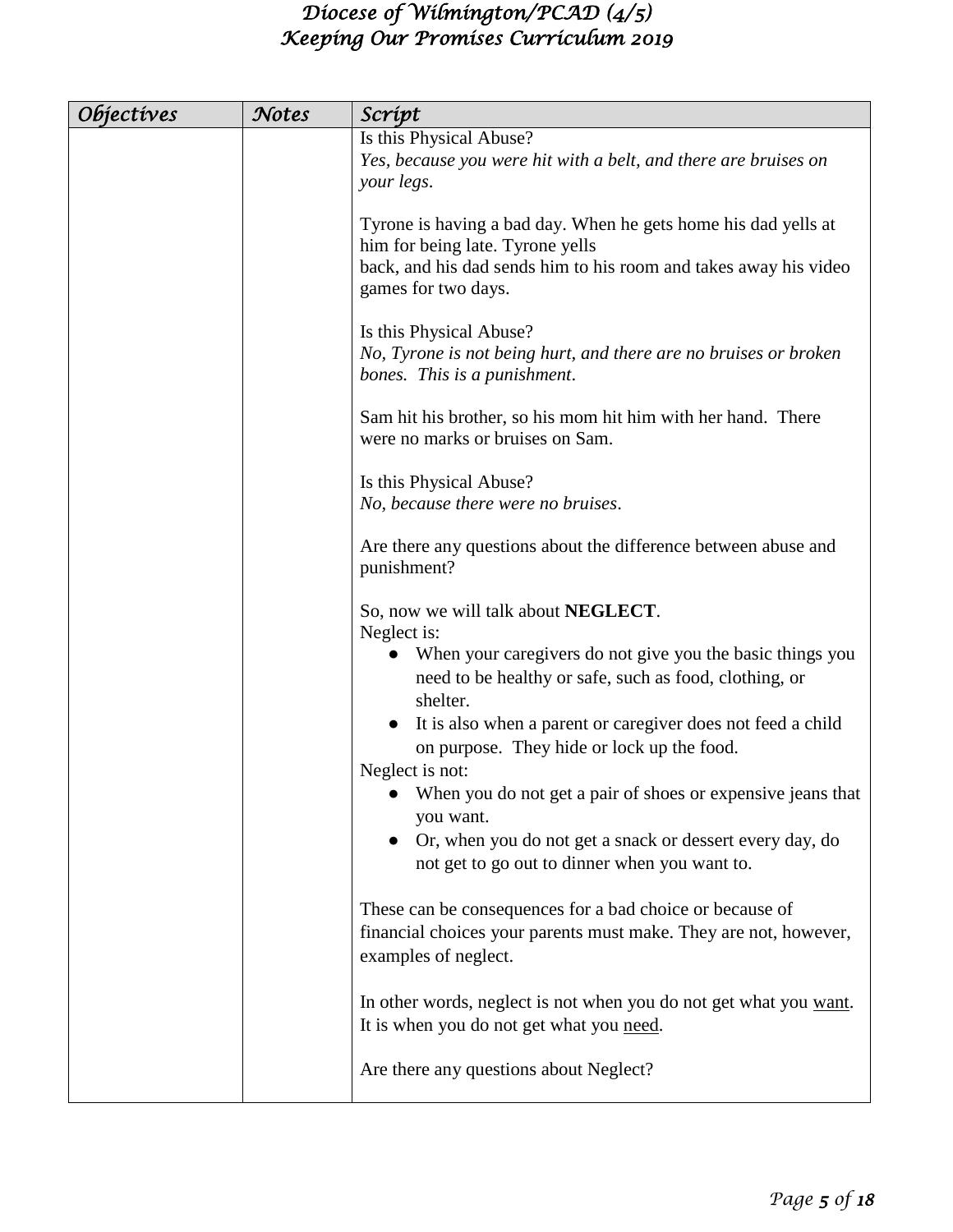| <i><b>Objectives</b></i>                                    | Notes               | Script                                                                                                                                                                                                                                                                                                                                                                                                                                                                                                                                                                                                                                                                                                                  |
|-------------------------------------------------------------|---------------------|-------------------------------------------------------------------------------------------------------------------------------------------------------------------------------------------------------------------------------------------------------------------------------------------------------------------------------------------------------------------------------------------------------------------------------------------------------------------------------------------------------------------------------------------------------------------------------------------------------------------------------------------------------------------------------------------------------------------------|
|                                                             |                     | Just to review, Emotional Abuse, Physical Abuse, and Neglect are<br>committed by adults who are in charge of you. The next thing we<br>are going to talk about, Sexual Abuse, can be committed by<br>anyone.                                                                                                                                                                                                                                                                                                                                                                                                                                                                                                            |
|                                                             |                     | When we talk about <b>SEXUAL ABUSE</b> , we are referring to:<br>Anything dealing with private places on a child's body<br>or someone else's body.<br>It could include:                                                                                                                                                                                                                                                                                                                                                                                                                                                                                                                                                 |
|                                                             |                     | Someone talking about private places or talking<br>$\circ$<br>about your body in a way that makes you feel<br>uncomfortable.                                                                                                                                                                                                                                                                                                                                                                                                                                                                                                                                                                                            |
|                                                             |                     | Someone taking pictures of your private places.<br>$\circ$<br>Someone showing you pictures of someone<br>$\circ$<br>else's private places.                                                                                                                                                                                                                                                                                                                                                                                                                                                                                                                                                                              |
|                                                             |                     | Someone touching your private places for no<br>$\circ$<br>good reason.                                                                                                                                                                                                                                                                                                                                                                                                                                                                                                                                                                                                                                                  |
|                                                             |                     | So, here are some things I want you to remember:<br>There are two - and only two - reasons it is okay for a<br>grown-up to touch your private places: to keep you clean<br>or to keep you healthy.<br>Anyone can sexually abuse another person. It is not just<br>$\bullet$<br>grown-ups, but kids, too, can do sexually abusive things.<br>You should not touch anyone else's private places, and no<br>one should ask or force you to touch theirs.<br>If anyone - another child, teenager, or grown-up - touches<br>your private places for no good reason, asks you to touch<br>theirs, takes pictures of your naked body, or shows you<br>pictures of someone else's naked body, you must tell a safe<br>grown-up. |
|                                                             | Never Ever<br>Rules | There are two "Never Ever Rules"<br>Abuse is never ever okay<br>$\bullet$                                                                                                                                                                                                                                                                                                                                                                                                                                                                                                                                                                                                                                               |
|                                                             |                     | Abuse is never ever your fault                                                                                                                                                                                                                                                                                                                                                                                                                                                                                                                                                                                                                                                                                          |
|                                                             |                     | There is nothing you can do or say that would make it okay for<br>someone to hurt you in any of the ways we talked about.                                                                                                                                                                                                                                                                                                                                                                                                                                                                                                                                                                                               |
| <b>Identify the</b><br>difference between<br>public/private |                     | When we think about body safety we have to talk about our bodies<br>of course!                                                                                                                                                                                                                                                                                                                                                                                                                                                                                                                                                                                                                                          |
| places                                                      |                     | We all have two types of places on our bodies: public places and<br>private places.                                                                                                                                                                                                                                                                                                                                                                                                                                                                                                                                                                                                                                     |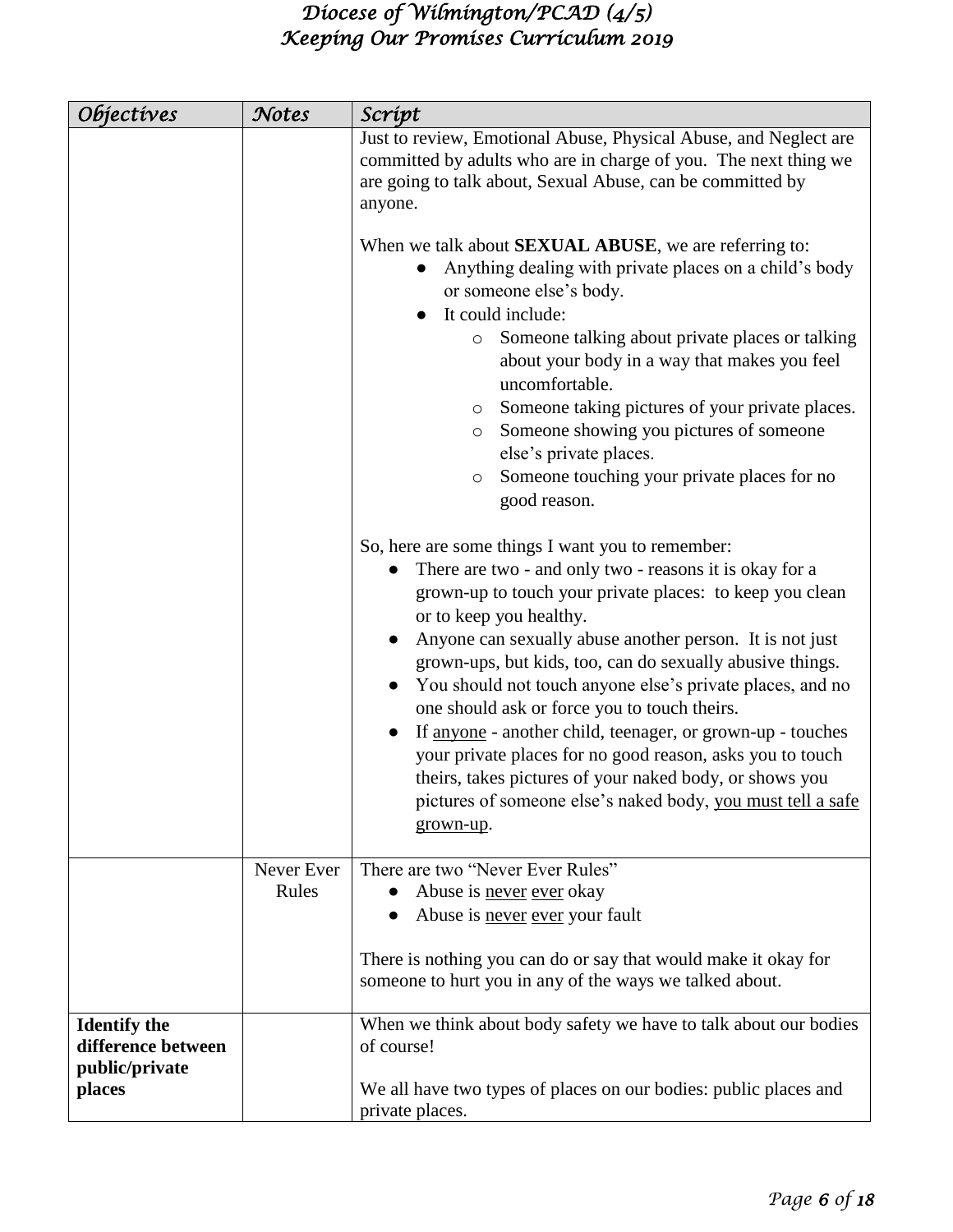| <i><b>Objectives</b></i>                   | Notes | Scrípt                                                                                                                                                                                                                              |
|--------------------------------------------|-------|-------------------------------------------------------------------------------------------------------------------------------------------------------------------------------------------------------------------------------------|
|                                            |       | Public places are places that people may touch without asking, and<br>that can be okay. Someone may pat you on the back or give you a<br>high-five.                                                                                 |
|                                            |       | We also have private places on our bodies. Does anyone<br>remember how many private places we all have on our bodies?                                                                                                               |
|                                            |       | [Note: If a child says, "All our places are private," say:                                                                                                                                                                          |
|                                            |       | "That is a very good point! We have the right to decide who gets<br>to touch us and how they touch us. If I do not want a kiss or hug<br>from my uncle, it is okay to say "no thanks, Uncle Joe, I don't feel<br>like a hug today". |
|                                            |       | But there are places on our bodies that are so special we call them<br>private places."                                                                                                                                             |
|                                            |       | <b>OR</b>                                                                                                                                                                                                                           |
|                                            |       | If child says: "Boys have three and girls have four," (or some<br>variation of this concept) say: "You know, many people think that,<br>but boys and girls have the same number of private places."]                                |
| <b>Identify the four</b><br>private places |       | Everyone has four private places on their bodies.<br>Whether you are a boy, girl, adult, or child, you have four private<br>places.                                                                                                 |
|                                            |       | The first is your mouth, the second is your chest. The third and<br>fourth are areas covered by your underwear.                                                                                                                     |
|                                            |       | [If someone asks why your mouth is a private place, answer with:<br>"You get to decide who you kiss and who gives you kisses."]                                                                                                     |
| <b>Private Places</b><br><b>Rules</b>      |       | Our private places on our bodies are so special we keep them<br>covered and have two very important rules for them.<br>1. No one should touch your private places.<br>2. You should not touch anyone else's private places.         |
|                                            |       | There are two exceptions that it may be okay for someone to touch<br>or look at your private places, only two.                                                                                                                      |
|                                            |       | Does anyone remember what the two reasons are where it would<br>be okay for someone to look at or touch your private places?                                                                                                        |
|                                            |       | One reason is to keep you clean.                                                                                                                                                                                                    |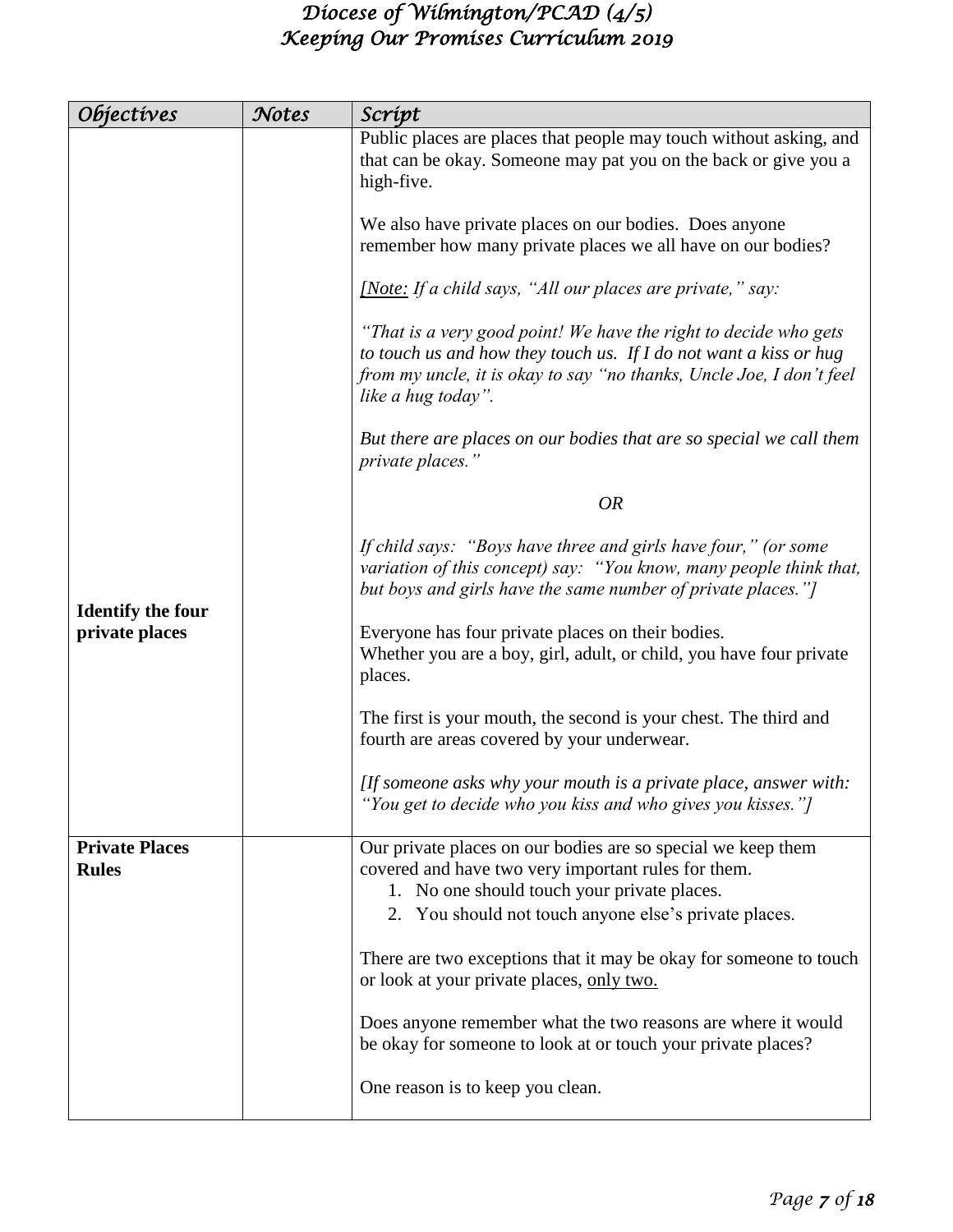| <i><b>Objectives</b></i> | Notes | Scrípt                                                                                                                                                                                                                                                                                                                                                                                                           |
|--------------------------|-------|------------------------------------------------------------------------------------------------------------------------------------------------------------------------------------------------------------------------------------------------------------------------------------------------------------------------------------------------------------------------------------------------------------------|
|                          |       | When you were a baby, and someone changed your diaper, that<br>person did that to keep you clean. Babies also need someone to                                                                                                                                                                                                                                                                                    |
|                          |       | wash them, so their bodies are clean.                                                                                                                                                                                                                                                                                                                                                                            |
|                          |       | As you get older, there would be fewer and fewer times when<br>someone would have to touch your private places in order to help<br>you stay clean.                                                                                                                                                                                                                                                               |
|                          |       | An example might be if you broke a bone and had a cast. You<br>might not be able to wash yourself and you would need help.                                                                                                                                                                                                                                                                                       |
|                          |       | The second reason it may be okay for someone to touch or look at<br>your private places is to keep you healthy.                                                                                                                                                                                                                                                                                                  |
|                          |       | When you go to the dentist, the dentist must look at and touch<br>your mouth. He or she is doing this to help keep your teeth and<br>mouth healthy. The same is true for the doctor. When you go to<br>the doctor; he or she is checking to make sure you are growing<br>healthy. Your grown-up should be in the room with you while the<br>doctor is examining you.                                             |
|                          |       | As you get older and your body starts to change, you might have<br>questions or concerns that might require a grown-up to look at<br>your body. This is okay because you have questions or concerns<br>and your grown-up is making sure you are developing in a healthy<br>way.                                                                                                                                  |
|                          |       | There might be a time when you do not like the touch you are<br>receiving, but still may have to accept that touch. Has anyone ever<br>had a cavity filled? It is important to tell your grown-up how you<br>feel about getting the cavity filled and that you do not like it, but<br>that does not mean you will not have to go and have your cavity<br>filled. This has to be done to keep your teeth healthy. |
| <b>Differentiate</b>     |       | Now that we have reviewed our bodies, let's talk about touches.                                                                                                                                                                                                                                                                                                                                                  |
| between good, bad,       |       |                                                                                                                                                                                                                                                                                                                                                                                                                  |
| and secret touches       | ╬     | Touch is one of the five senses, and it is also a gift from God. God<br>gave us touch so that we can experience His amazing world with<br>our bodies, but also to help us recognize dangerous situations.                                                                                                                                                                                                        |
|                          |       | For example, how do you know when you are standing too close to<br>a campfire? Right! We feel the heat, and our sense of touch acts<br>like a warning.                                                                                                                                                                                                                                                           |
|                          |       | Today, we are going to group all touches into three kinds.                                                                                                                                                                                                                                                                                                                                                       |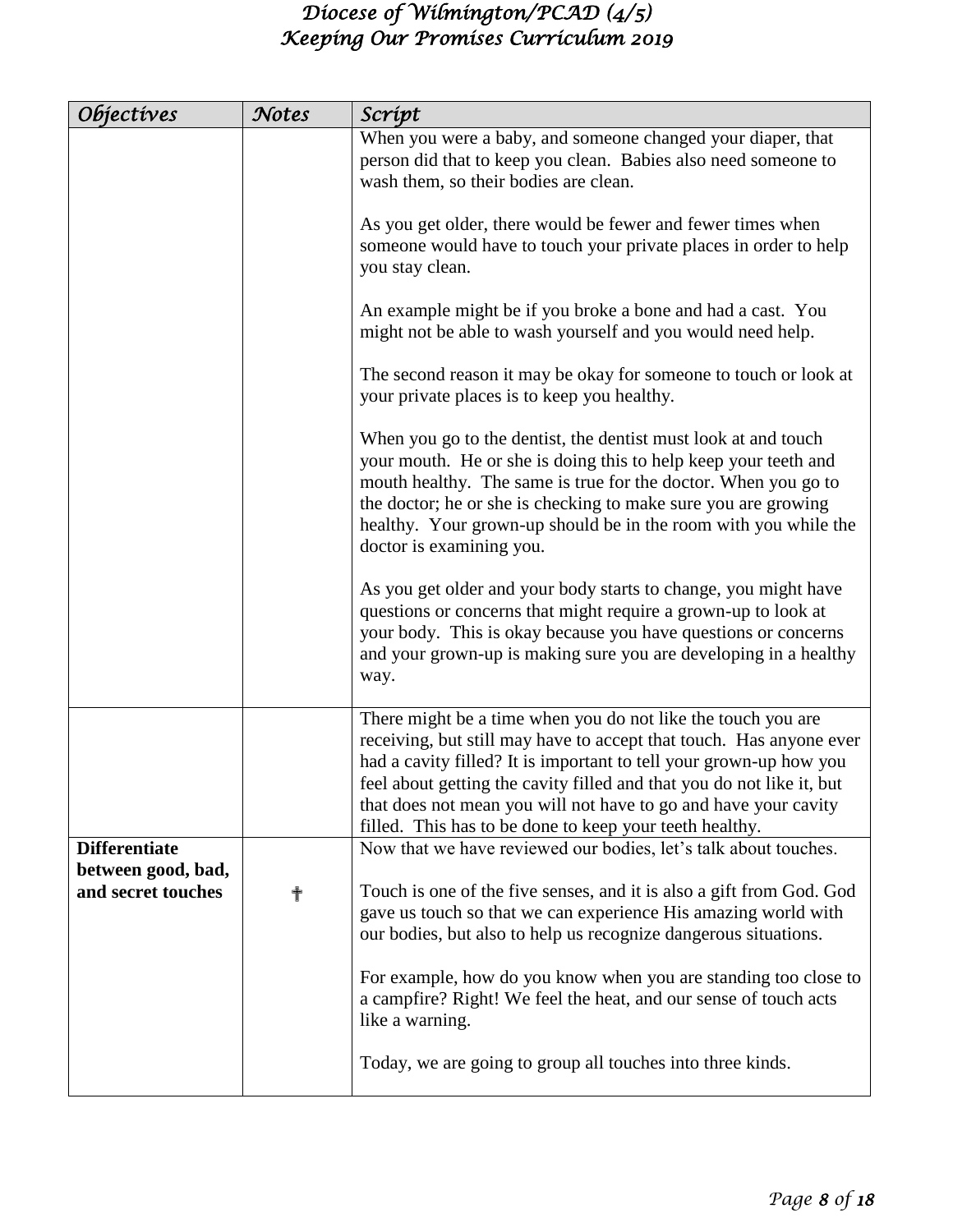| <i><b>Objectives</b></i> | Notes | Scrípt                                                                                                                                                                                                                                                                                                          |
|--------------------------|-------|-----------------------------------------------------------------------------------------------------------------------------------------------------------------------------------------------------------------------------------------------------------------------------------------------------------------|
|                          |       | Good touches are touches that make us happy. These are touches<br>that we do not mind giving to other people or people giving to us.<br>Can you name a touch you like to give or get? [Get three<br>examples. Examples could include hugs, kisses, high fives, pats on<br>the back, tickles, or holding hands.] |
|                          |       | There are also <b>bad touches</b> .                                                                                                                                                                                                                                                                             |
|                          |       | Bad touches are touches that may hurt us. They are any touch that<br>we do not want to give to someone or we do not want someone<br>giving to us.                                                                                                                                                               |
|                          |       | Can you name a touch you do not like to get and should not give?<br>[Get three examples. Examples could include hitting, kicking,<br>biting, or punching.]                                                                                                                                                      |
|                          |       | You can decide which touch is a good touch and which is a bad<br>touch. You can even change your mind about a touch.                                                                                                                                                                                            |
|                          |       | How many of you like to be hugged? Yes, hugging can feel good,<br>but have you ever been hugged too tight? When that happens, that<br>touch becomes bad because it does not feel good anymore. Is it ok<br>to tell the person to stop? Yes!!                                                                    |
|                          |       | If you do not like to be hugged that is okay, and it is important to<br>let others know. You can say "no" to any touch. If you told<br>someone you do not want to be hugged and they hug you anyway,<br>say "stop," and tell a safe grown-up. Your body belongs to you!                                         |
|                          |       | The next type of touch we are going to talk about is called a <b>secret</b><br>touch.                                                                                                                                                                                                                           |
|                          |       | A secret touch is any touch someone tells you to keep secret.                                                                                                                                                                                                                                                   |
|                          |       | A secret touch could be if someone touches your private places or<br>wants you to touch their private places and does not want you to<br>tell anyone.                                                                                                                                                           |
|                          |       | Does anyone remember what kind of abuse this is?<br>Right! Sexual Abuse.                                                                                                                                                                                                                                        |
|                          |       | A secret touch could also be if someone hit you so hard, you had a<br>bruise on your body and that person said, "You better not tell."                                                                                                                                                                          |
|                          |       | Does anyone remember what kind of abuse this is?<br>Right! Physical Abuse.                                                                                                                                                                                                                                      |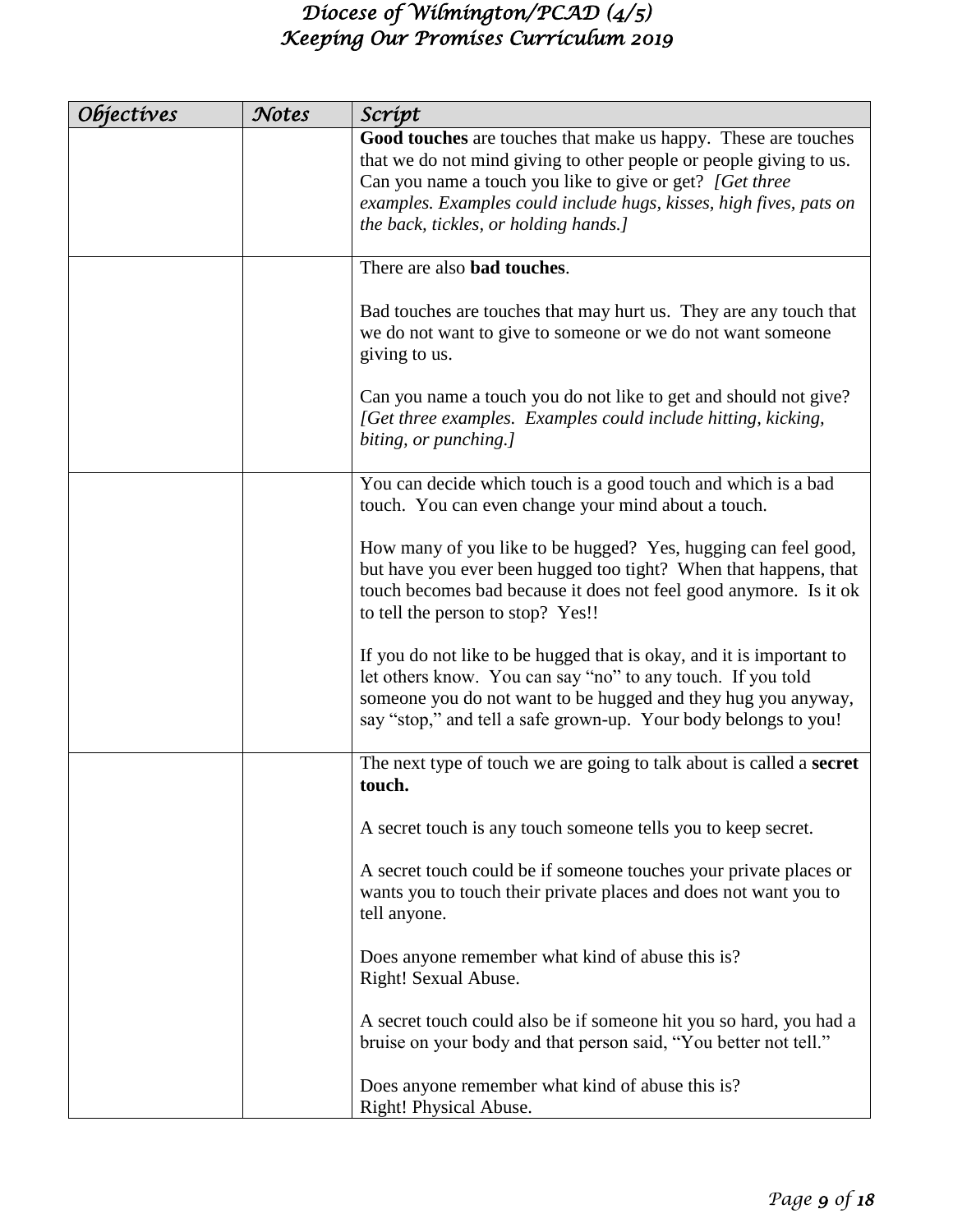| <i><b>Objectives</b></i>                                 | Notes                                                      | Scrípt                                                                                                                                                                                                                                                   |
|----------------------------------------------------------|------------------------------------------------------------|----------------------------------------------------------------------------------------------------------------------------------------------------------------------------------------------------------------------------------------------------------|
|                                                          |                                                            | Sometimes grown-ups who hurt kids do not say specifically not to<br>tell, but the kids know they are not supposed to tell. This is still a<br>secret touch.                                                                                              |
| Define personal<br>space                                 |                                                            | While we are talking about our bodies and touches, it is important<br>to talk about boundaries. Who can tell me what a boundary is?                                                                                                                      |
|                                                          |                                                            | A boundary defines an area. Many of you have fences in your<br>yard – that defines where your yard starts and ends.                                                                                                                                      |
|                                                          |                                                            | Personal boundaries are similar. We often think about personal<br>space when we think of boundaries. You cannot see them like you<br>can a fence, but they do similar things. They also vary from<br>person to person.                                   |
| <b>Identify</b> when<br>boundaries are<br>being violated |                                                            | Personal space is often called our "personal bubble". This is the<br>space around us that we do not want anyone to enter without<br>permission. It is the space between us and someone or something<br>else that allows us to feel comfortable and safe. |
|                                                          |                                                            | This space is different for each of us and is different depending on<br>who or what we are near.                                                                                                                                                         |
|                                                          |                                                            | Let's show our personal space.<br>[Ask a child to come up to the front of the room. Explain you are<br>going to walk towards the child, when the child starts to feel<br>uncomfortable he/she should tell you to stop.                                   |
|                                                          |                                                            | Stop the activity. Talk about the distance and how that distance<br>might be different if you were the child's grown-up or friend.]                                                                                                                      |
|                                                          |                                                            | What do you do when someone invades your personal space?                                                                                                                                                                                                 |
|                                                          |                                                            | You can tell them they are too close, or you can step back. If they<br>continue after you have asked them to stop, you can walk away or<br>go to an adult for help.                                                                                      |
|                                                          | <b>Activity:</b><br>Prep work                              | Let's go over a few examples. You tell me if boundaries are being<br>violated or respected.                                                                                                                                                              |
|                                                          | required<br>Using the<br>nine<br>examples to<br>the right, | Asking before you touch someone<br>1.<br>2.<br>Hitting someone<br>3.<br>Grabbing or taking someone's phone or tablet<br>Touching someone's private place<br>4.<br>Hugging someone without permission<br>5.                                               |
|                                                          | make nine                                                  | Asking if you can give someone a hug<br>6.                                                                                                                                                                                                               |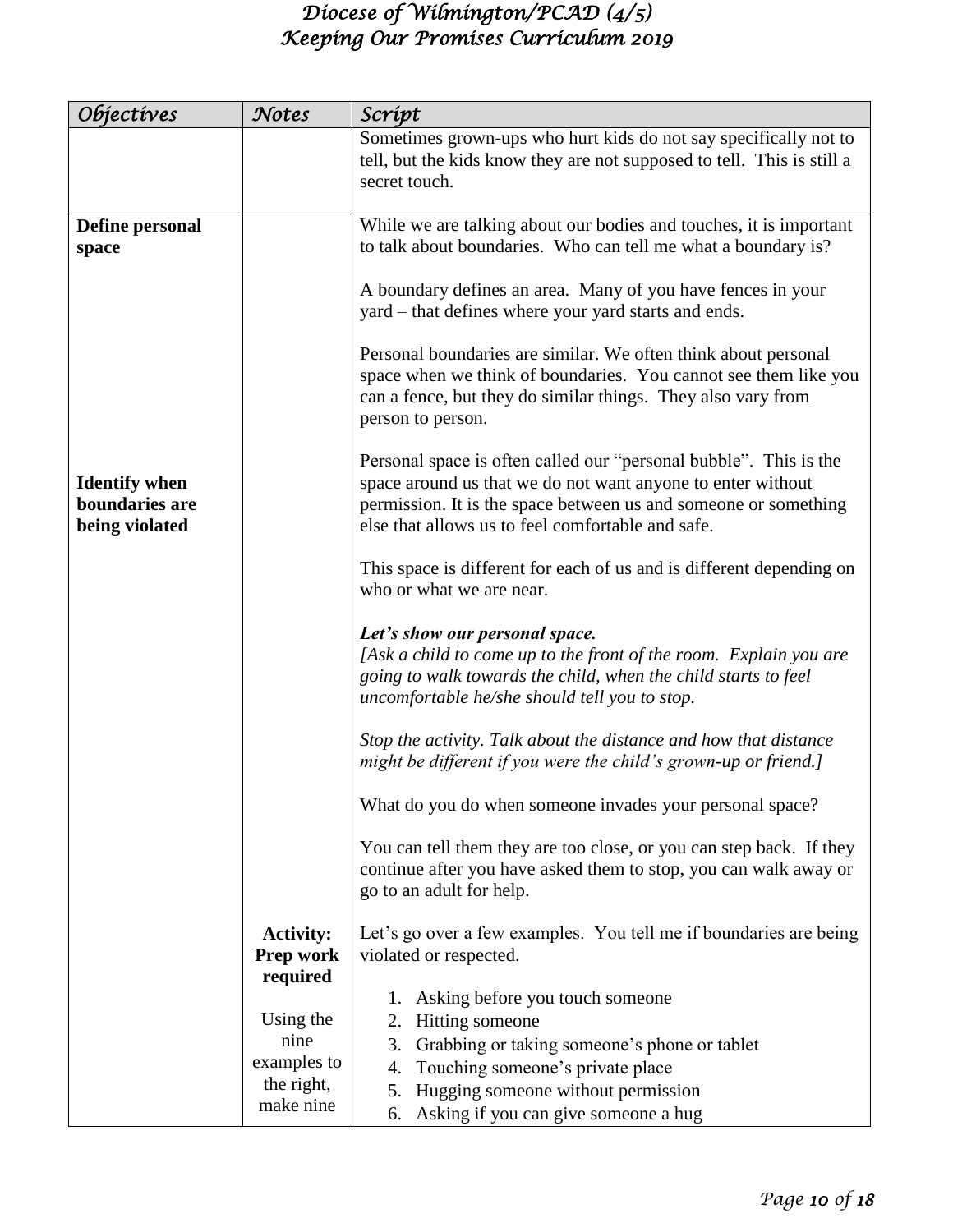| Objectives                                                            | Notes                                                                                                                       | Scrípt                                                                                                                                                                                                                                                                                                                                                                                                                                                                                                                                                                                                                                                                                                  |
|-----------------------------------------------------------------------|-----------------------------------------------------------------------------------------------------------------------------|---------------------------------------------------------------------------------------------------------------------------------------------------------------------------------------------------------------------------------------------------------------------------------------------------------------------------------------------------------------------------------------------------------------------------------------------------------------------------------------------------------------------------------------------------------------------------------------------------------------------------------------------------------------------------------------------------------|
|                                                                       | index cards.<br>Ask<br>students to<br>choose a<br>card and<br>identify if a<br>boundary<br>was<br>violated or<br>respected. | 7. Kissing someone after he or she said "no" or "stop"<br>Taking pictures of someone without permission<br>8.<br>9. Peeking at someone while he or she is changing or in the<br>bathroom<br>If someone violates your boundaries what should you do?<br>Say "stop," "no," "that is not okay," "I do not like that!"<br>$\bullet$<br>Most importantly, tell a safe grown-up about what<br>happened as soon as you can.                                                                                                                                                                                                                                                                                    |
| <b>Describe the</b><br>difference between<br>secrets and<br>surprises |                                                                                                                             | Sometimes when people violate our boundaries, they ask us to<br>keep it a secret. What is a secret?<br>Something you should not tell.<br>Is there a difference between a secret and a surprise? Yes!<br>Surprises are things that you keep to yourself for a short time and<br>that make you smile and feel happy. Surprises are about something<br>you are waiting for, something exciting. Surprises are things you<br>do not mind having or keeping.<br>Surprises may also be called good secrets.<br>What are some examples of surprises?<br>[Get two or three examples and reiterate that these examples are<br>kept for a short time and make people happy when they find them<br>$out.$ ]        |
|                                                                       | Write a list<br>on the<br>board or<br>presentation<br>paper                                                                 | Secrets are often about things that make people feel sad, hurt, or<br>uncomfortable, and are asked to be kept forever. When someone<br>is hurting you or hurting someone else and asks or tells you to<br>keep it a secret, you must tell a grown-up.<br>As you get older, it might be harder not to keep secrets.<br>Why might children not want to tell about secrets?<br>[Take examples and be sure to include:<br>Fear of getting someone in trouble; including themselves.<br>Fear of making the situation worse.<br>Fear of getting the person who is doing the hurting in<br>trouble.<br>Fear that the person being hurt by someone else will not<br>like you or will be mad at you if you tell. |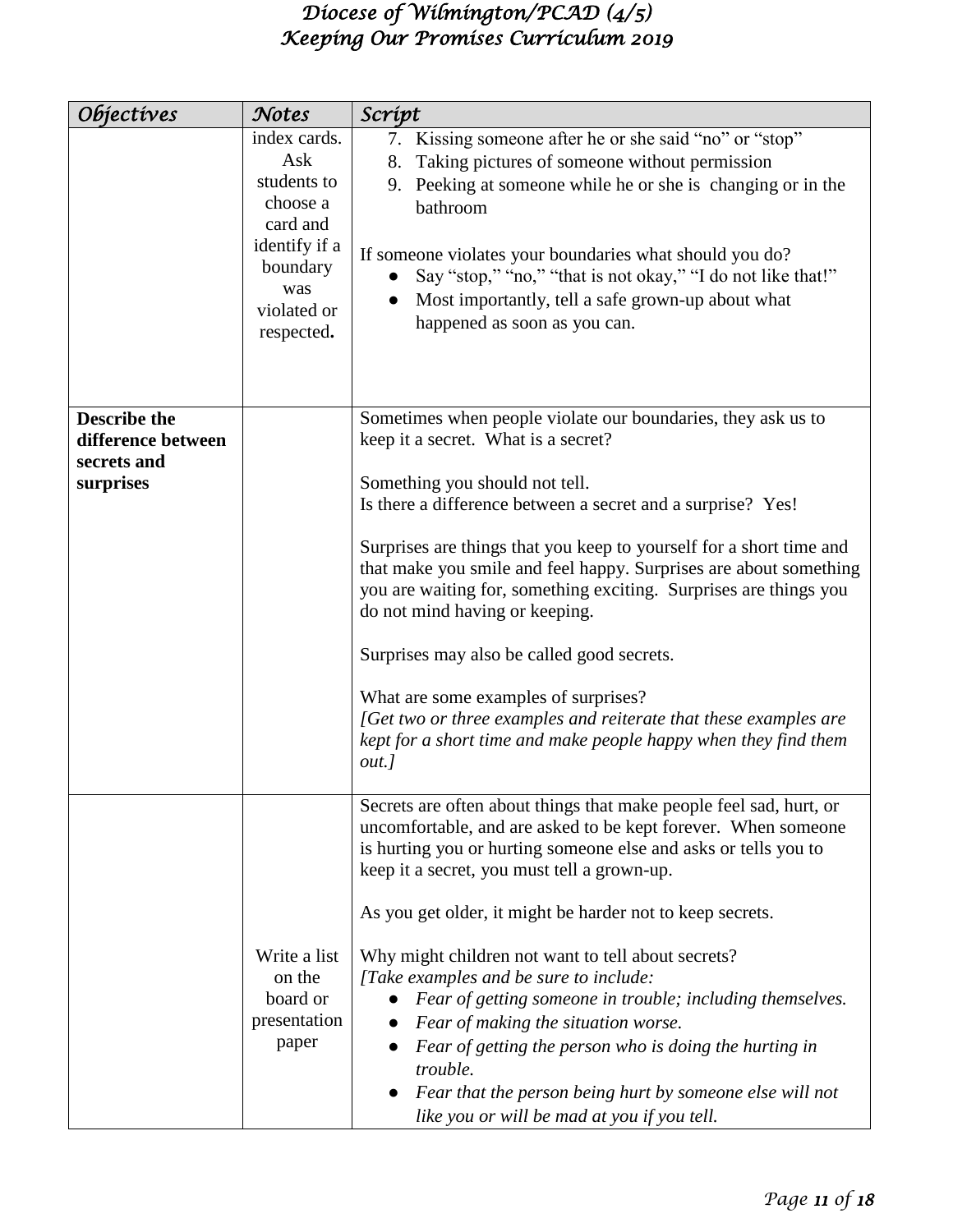| <i><b>Objectives</b></i>                                                | Notes | Scrípt                                                                                                                                                                                                                                                                                                                                                                                                                                                                                                                                                                                                                                                                                                                                                           |
|-------------------------------------------------------------------------|-------|------------------------------------------------------------------------------------------------------------------------------------------------------------------------------------------------------------------------------------------------------------------------------------------------------------------------------------------------------------------------------------------------------------------------------------------------------------------------------------------------------------------------------------------------------------------------------------------------------------------------------------------------------------------------------------------------------------------------------------------------------------------|
|                                                                         |       | • Fear that your friend will not like you or will be mad at<br>you if you tell on him or her for doing something<br>dangerous.<br>Fear that the person hurting you will not like/love you<br>anymore if you tell on him or her.]<br>It is hard to tell when you or someone you know is being hurt or<br>doing something dangerous. BUT it is very important to be brave<br>and tell. Not telling could lead to things that are worse.                                                                                                                                                                                                                                                                                                                            |
|                                                                         |       | It is never too late to tell! No matter how much time has passed or<br>how many times it happened, it is never your fault and never too<br>late to tell.                                                                                                                                                                                                                                                                                                                                                                                                                                                                                                                                                                                                         |
| <b>Identify the alarm</b><br>system God has<br>created inside of<br>you | ╉     | When someone violates our boundaries, gives a secret touch, or<br>tells or asks us to keep a secret, how do we feel? [Answers will<br>vary: mad, sad, scared. Validate all reasonable answers.]<br>Has anyone ever heard of the "uh-oh" feeling?<br>What is that? God created us to have an "uh-oh" feeling so we<br>know when something is not right and we can do something.<br>That "uh-oh" feeling can be described by some people as getting<br>butterflies in your stomach. Sometimes your heart beats fast and<br>you get hot. These are all ways your body is telling you<br>something is wrong, and you need help.<br>This is your body's way of telling you, you are in danger.<br>When you get the "uh-oh" feeling, it is important to listen to your |
|                                                                         |       | body and trust that feeling. It is time to pause, decide what to do,<br>and talk to someone. You might decide you need to run or say "do<br>not do that," or get a safe grown-up. Ignoring your "uh-oh"<br>feeling is not usually a good idea. It is why God created that<br>feeling - to warn us!<br>Let's pretend that one of your friend's sister shows you a picture<br>of someone without clothes on.<br>How would you feel? Would you get the "uh-oh" feeling?<br>Are you in immediate danger?<br>[Take answers.]<br>If this happens, this is what you need to do:<br>Say "I do not want to look at that."<br>Say "That is not cool or okay."<br>Leave if you can.                                                                                         |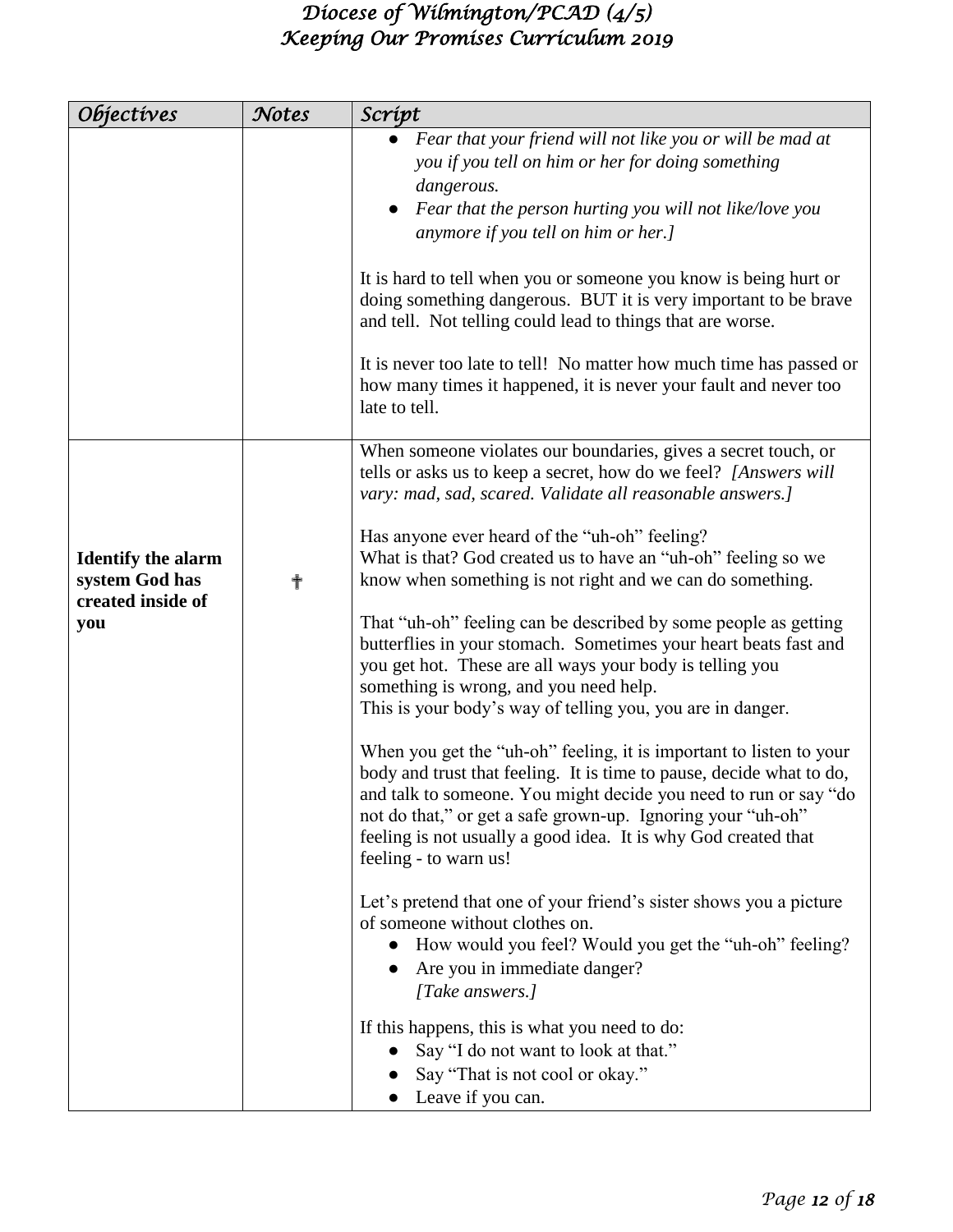| <i><b>Objectives</b></i>                                           | Notes                                                                                                                                      | Scrípt                                                                                                                                                                                                                                                                                                                                                                                                                                                                                                    |
|--------------------------------------------------------------------|--------------------------------------------------------------------------------------------------------------------------------------------|-----------------------------------------------------------------------------------------------------------------------------------------------------------------------------------------------------------------------------------------------------------------------------------------------------------------------------------------------------------------------------------------------------------------------------------------------------------------------------------------------------------|
|                                                                    |                                                                                                                                            | And this is REALLY important: tell a safe grown-up!<br>$\bullet$                                                                                                                                                                                                                                                                                                                                                                                                                                          |
|                                                                    |                                                                                                                                            |                                                                                                                                                                                                                                                                                                                                                                                                                                                                                                           |
| <b>Describe</b><br>characteristics of a<br>safe person             |                                                                                                                                            | We have talked a lot today about telling a safe grown-up. Who<br>knows what a safe grown-up is?<br>Safe adults are grown-ups that you feel safe with, know, and trust.                                                                                                                                                                                                                                                                                                                                    |
|                                                                    |                                                                                                                                            | Safe adults are people that:<br>help you<br>you trust<br>listen to you<br>take care of you<br>do not hurt you<br>respect your body<br>respect your personal space<br>set limits<br>do not ask you to keep secrets, especially from other safe<br>people                                                                                                                                                                                                                                                   |
|                                                                    |                                                                                                                                            | You can have safe adults at your house and outside of your house<br>like at school, church, or aftercare.                                                                                                                                                                                                                                                                                                                                                                                                 |
|                                                                    | Activity<br><b>Safe</b><br><b>People</b><br><b>Plate</b><br>Hand-<br>out<br>Also need<br>white board<br><b>or</b><br>presentation<br>paper | Give each person the Safe People Plate Handout.<br>Ask them to list one person in each ring who is a safe person and<br>why that person is safe.<br>List the following Safe People Rules on presentation paper or<br>whiteboard:<br>Safe people include adults (18 years and older) at home<br>and outside of home.<br>A safe person must be someone who has the power and<br>ability to help you.<br>YOU are the one who decides who your safe people are.<br>No one can tell you who goes on your list. |
| <b>Identify a safe</b><br>person inside and<br>outside of the home |                                                                                                                                            | Let's review our Safe People Plate.<br>Who are some of the safe adults you have?<br>[Make sure they are naming adults at home and outside of home.]                                                                                                                                                                                                                                                                                                                                                       |
|                                                                    |                                                                                                                                            | Remember:<br>It must be someone who has the power and ability to help<br>you.                                                                                                                                                                                                                                                                                                                                                                                                                             |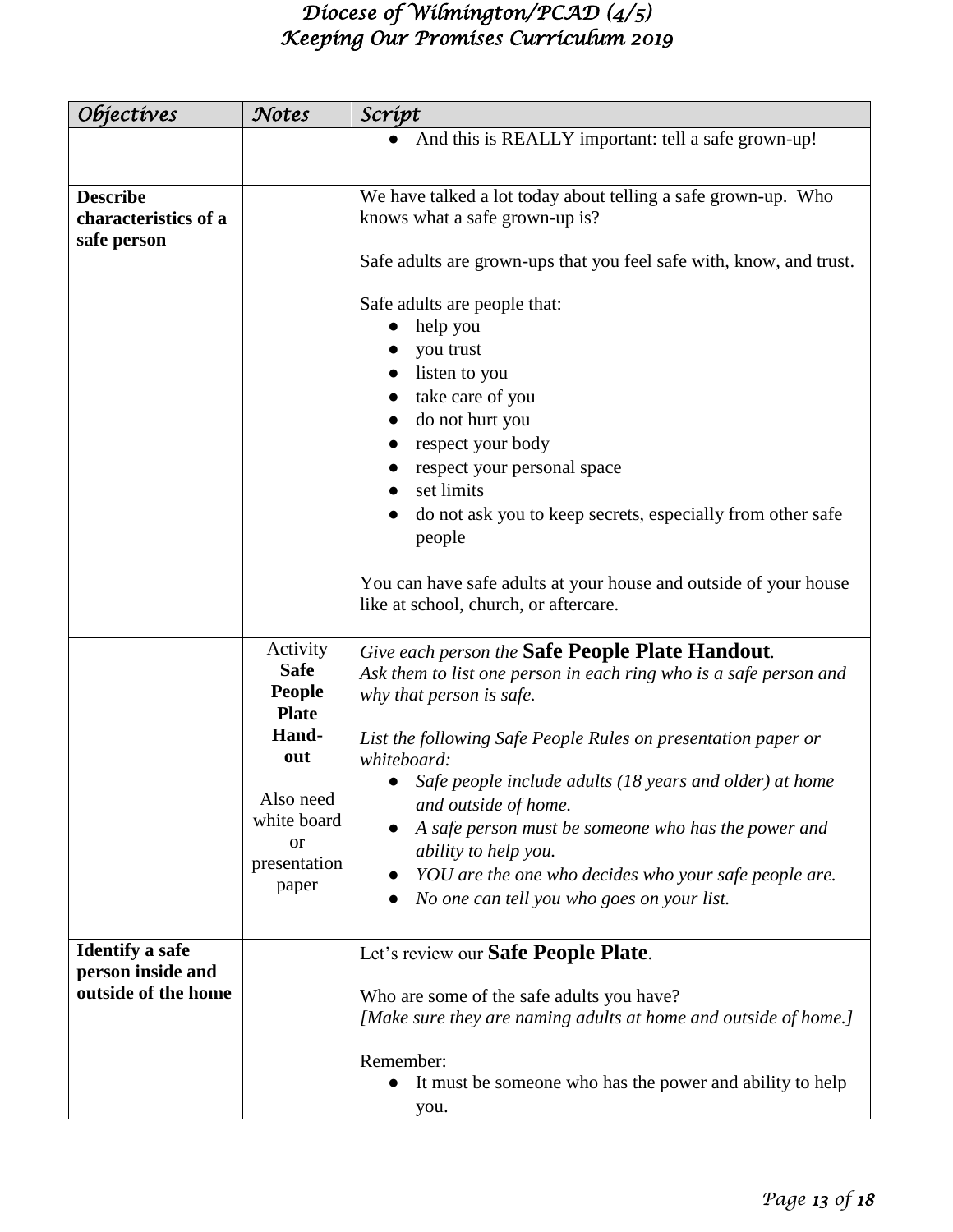| <i><b>Objectives</b></i> | Notes                                 | Scrípt                                                                                                                                                                                                                                                                                                                                                                                                           |
|--------------------------|---------------------------------------|------------------------------------------------------------------------------------------------------------------------------------------------------------------------------------------------------------------------------------------------------------------------------------------------------------------------------------------------------------------------------------------------------------------|
|                          |                                       | The person is an adult – over 18 years of age.<br>YOU are the one who decides who your safe people are.<br>No one can tell you who goes on your list.                                                                                                                                                                                                                                                            |
|                          |                                       | [If children identify another child, animal, or toy, say:                                                                                                                                                                                                                                                                                                                                                        |
|                          |                                       | -Remember our safe person has to be a living person who is a<br>grown-up. Because the person has to be able to get help for you.                                                                                                                                                                                                                                                                                 |
|                          |                                       | Can your dog talk? No! So he or she could not get help for you.<br>Can your stuffed animal talk? No! So it could not get help for you.                                                                                                                                                                                                                                                                           |
|                          |                                       | Telling your friend is okay, but we need to tell a grown-up who<br>can help you. It is okay to talk to your friend or sibling, but you<br>want to make sure you tell an adult too. Your friend can help you<br>tell that grown-up!]                                                                                                                                                                              |
|                          |                                       | Safe people love to hear that they are your safe people. Be sure to<br>tell each person why he/she is your safe person too.                                                                                                                                                                                                                                                                                      |
|                          |                                       | It is okay for your safe people to change. Your list may change<br>because someone on it may move away or you just do not have the<br>same relationship. It does not mean that person is not a good<br>person it just means that person is not available to talk to you and<br>help you.                                                                                                                         |
|                          |                                       | Your list might change because someone does something that<br>makes you feel scared, unsafe, or uncomfortable.                                                                                                                                                                                                                                                                                                   |
|                          |                                       | It is okay and important for you to go to another safe person and<br>let he or she know why you no longer want that first person on<br>your safe people list.                                                                                                                                                                                                                                                    |
|                          |                                       | If someone does not make you feel safe or does something to hurt<br>your body, it is okay for you to take them off your safe person list.<br>It does not matter what their relationship is to you.                                                                                                                                                                                                               |
|                          | Activity<br>What                      | Give each child a What Should You DO? Worksheet.<br>Read the scenario below:                                                                                                                                                                                                                                                                                                                                     |
|                          | <b>Should</b><br>You DO?<br>Worksheet | Let's pretend you have your karate teacher on your list. He has<br>been your teacher for three years and you spend a lot of time with<br>him. You and your grown-ups really like him. He has even been<br>invited to your birthday party and brings you home sometimes.<br>But lately he has been different. He gives you extra rewards like<br>gift cards and money. He says they are for doing such great work |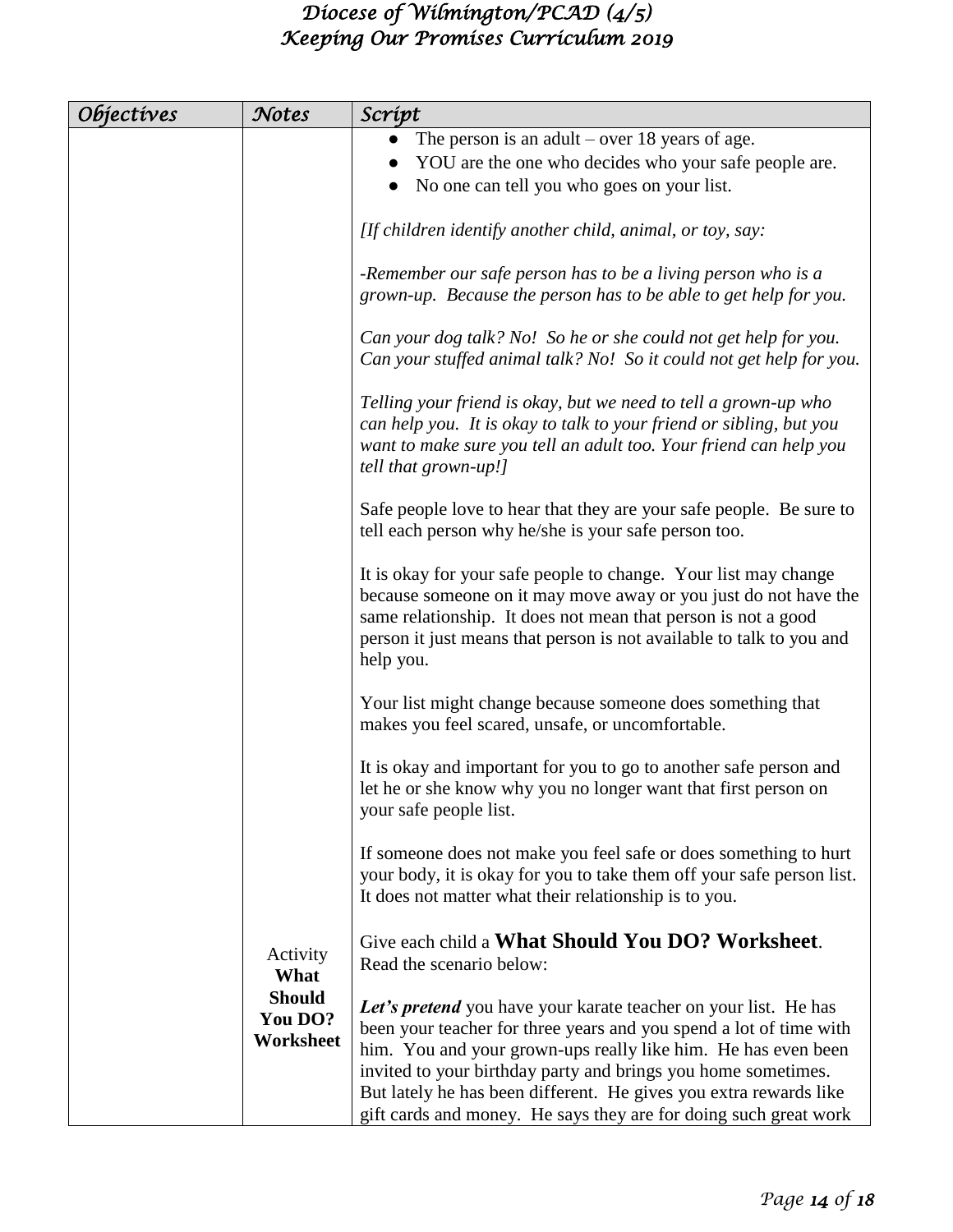| <i><b>Objectives</b></i> | Notes | Scrípt                                                                                                                                                                                                                                                                                                                                                                                                                                               |
|--------------------------|-------|------------------------------------------------------------------------------------------------------------------------------------------------------------------------------------------------------------------------------------------------------------------------------------------------------------------------------------------------------------------------------------------------------------------------------------------------------|
|                          |       | and to buy things for karate. He suggests you not tell your grown-<br>up because he or she will not understand why you need more<br>things. Then, he lets you use his phone and shows you some<br>pictures of other people that are weird and makes you feel<br>embarrassed.                                                                                                                                                                         |
|                          |       | [Ask them to complete the first three sections of the worksheet:<br>"How do you feel?"<br>"Is your karate teacher being a safe person?<br>Why or why not?"<br>"What should you do?"                                                                                                                                                                                                                                                                  |
|                          |       | Review the answer with the students.<br>Be sure to include the things that do not seem like safe people<br>behavior:                                                                                                                                                                                                                                                                                                                                 |
|                          |       | Gives gifts to you and no one else.<br>Asks you to keep secrets from your grown-up.<br>Shows you pictures that make you feel weird or<br>uncomfortable.]                                                                                                                                                                                                                                                                                             |
|                          |       | What should you do? Should you take him off your safe people<br>list? [Answers may vary. Let children agree/disagree with each<br>other.]                                                                                                                                                                                                                                                                                                            |
|                          |       | So, let's continue the story. Today, when your karate teacher was<br>bringing you home, he told you how much he likes spending time<br>with you and that you are his favorite and star student. He asks if<br>you would like to go away with him to a karate tournament in<br>Florida, just the two of you because you are the star. You say<br>"Yes, of course, how awesome!" He is very excited, and when<br>you get out of the car he kisses you. |
|                          |       | [Ask them to complete the last three sections:<br>"How do you feel NOW?"<br>"Is your karate teacher being a safe person?<br>Why or why not?"<br>"What should you do?"                                                                                                                                                                                                                                                                                |
|                          |       | Review all the "red flag" behaviors- highlighting that he is still<br>nice, helpful, and fun.<br>Gives gifts to you and no one else.<br>Asks you to keep secrets from your grown-up.                                                                                                                                                                                                                                                                 |
|                          |       | Shows you pictures that make you feel weird or<br>uncomfortable.<br>Invites only you to go with him to a tournament in Florida.                                                                                                                                                                                                                                                                                                                      |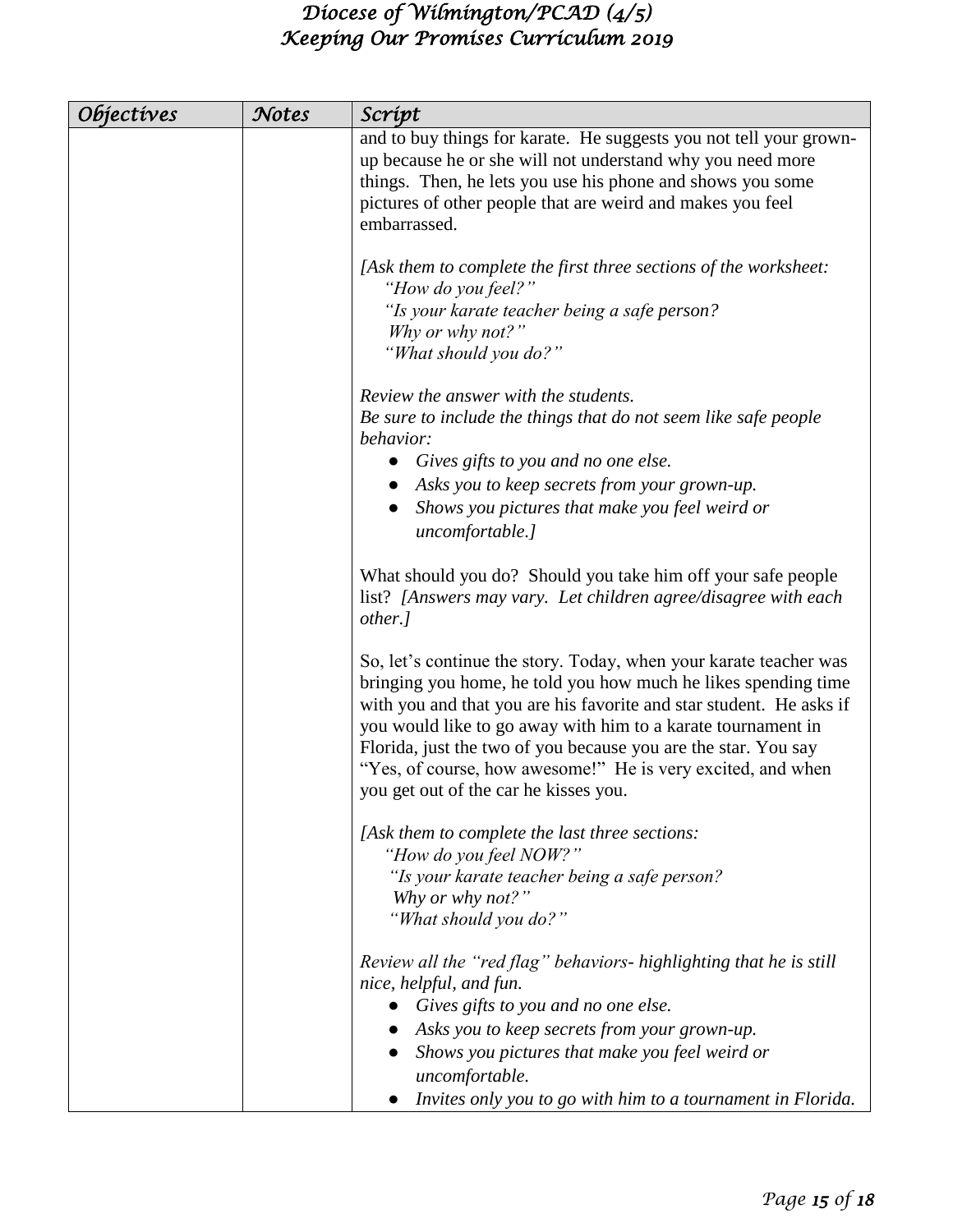| Objectives | Notes           | Scrípt                                                                                                                                                                                                                                                                                                                                                                                                                                                                                                                                                                                |
|------------|-----------------|---------------------------------------------------------------------------------------------------------------------------------------------------------------------------------------------------------------------------------------------------------------------------------------------------------------------------------------------------------------------------------------------------------------------------------------------------------------------------------------------------------------------------------------------------------------------------------------|
|            |                 | Kisses you.]                                                                                                                                                                                                                                                                                                                                                                                                                                                                                                                                                                          |
|            |                 | Should he stay on your list? No! Even though at first he seemed<br>nice and fun, he cannot stay on your list because his behavior<br>changed, and he is now unsafe.<br>Remember YOU are the one who decides who your safe people<br>are.                                                                                                                                                                                                                                                                                                                                              |
|            |                 | I am wondering what you would say in this situation? How would<br>you tell a safe grown-up about this situation with the karate<br>teacher?                                                                                                                                                                                                                                                                                                                                                                                                                                           |
|            |                 | [Ask for answers.<br>Points to highlight:<br>Tell your safe grown-up who the person is.<br>Tell what that person is doing exactly:<br>o Gave gifts to you and no one else.<br>o Asked you to keep secrets from your grown-up.<br>Showed you pictures that made you feel weird or<br>$\circ$<br>uncomfortable.<br>Invited only you to go with him to a tournament in<br>O<br>Florida.<br>Kissed you.]<br>$\circ$                                                                                                                                                                       |
|            | Role<br>playing | Let's role play now. Pretend that I am your safe grown-up. How<br>would you tell me about your karate teacher?<br>[Be sure to do the following:<br>Give the child your complete attention.<br>Thank the child for telling you.<br>Tell the child he or she is brave, and you are proud of him<br>or her.<br>Say you are sorry this happened. "Your teacher is doing<br>things that are not okay."<br>Say, "You did the right thing by telling."<br>Tell the child, "I have to tell someone else so we can help<br>$you.$ "<br>Do not make promises.<br>Do not ask leading questions.] |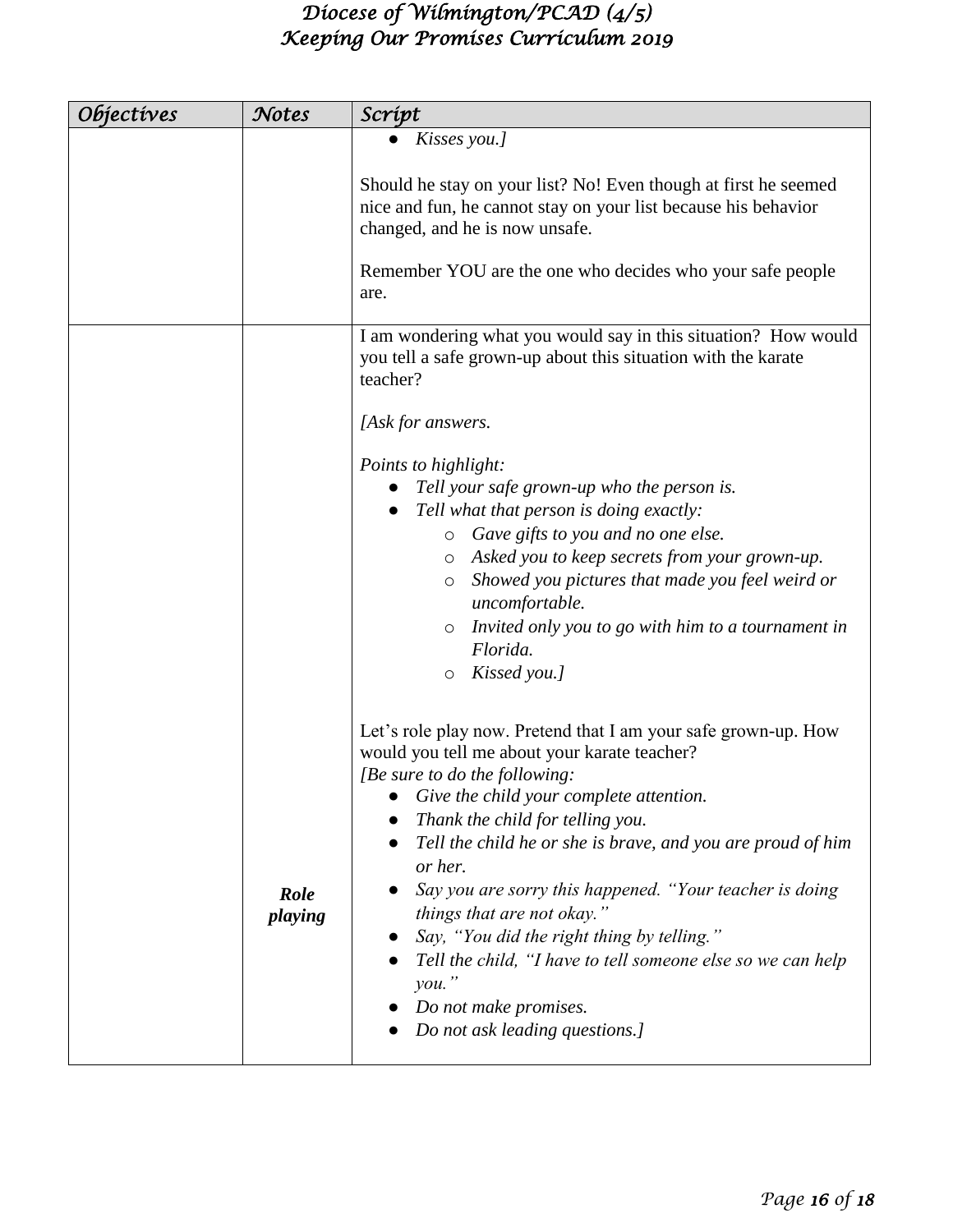| <i><b>Objectives</b></i> | Notes | Scrípt                                                                                                                                                                                                                                                                                                                                                                                    |
|--------------------------|-------|-------------------------------------------------------------------------------------------------------------------------------------------------------------------------------------------------------------------------------------------------------------------------------------------------------------------------------------------------------------------------------------------|
|                          |       | Sometimes grown-ups do not know what to do, too! If you go to a<br>grown-up and he or she does not believe you, or help you, it is<br>important to tell another safe grown-up.<br>Sometimes grown-ups do not always know the answer. It does not<br>mean that person is a bad person. It just means that you need to tell<br>another person, and keep telling until someone can help you. |
|                          |       | Sometimes children want to know why someone would hurt a<br>child in the ways we have talked about today.                                                                                                                                                                                                                                                                                 |
|                          |       | This is a great question.                                                                                                                                                                                                                                                                                                                                                                 |
|                          |       | Grown-ups do not always know what is right or what to do in<br>every situation.                                                                                                                                                                                                                                                                                                           |
|                          |       | Some grown-ups have trouble expressing their emotions, like<br>anger, properly.                                                                                                                                                                                                                                                                                                           |
|                          |       | People who hurt children need help to learn how to stop doing<br>what they are doing.                                                                                                                                                                                                                                                                                                     |
|                          |       | Let's talk for a minute about unsafe people. What do they look<br>like?                                                                                                                                                                                                                                                                                                                   |
|                          |       | [Answers will vary.]                                                                                                                                                                                                                                                                                                                                                                      |
|                          |       | Let me summarize. Unsafe people look like every day people                                                                                                                                                                                                                                                                                                                                |
|                          |       | People who hurt children do not always look creepy, weird, or<br>mean. They often look and act nice, and they are not hurtful all<br>the time.                                                                                                                                                                                                                                            |
|                          |       | Unsafe people can be girls or boys, men, and women. For<br>example, the karate teacher was a man in our story, but it could be<br>a woman. It could even have been an older teenager who worked<br>there.                                                                                                                                                                                 |
|                          | ╬     | Let's end by talking about how this all connects to our faith.                                                                                                                                                                                                                                                                                                                            |
|                          |       | Our bodies are a gift from God. In fact, our faith teaches they are<br>temples of the Holy Spirit - which means they are holy, sacred<br>places. Therefore, we need to take care of them.                                                                                                                                                                                                 |